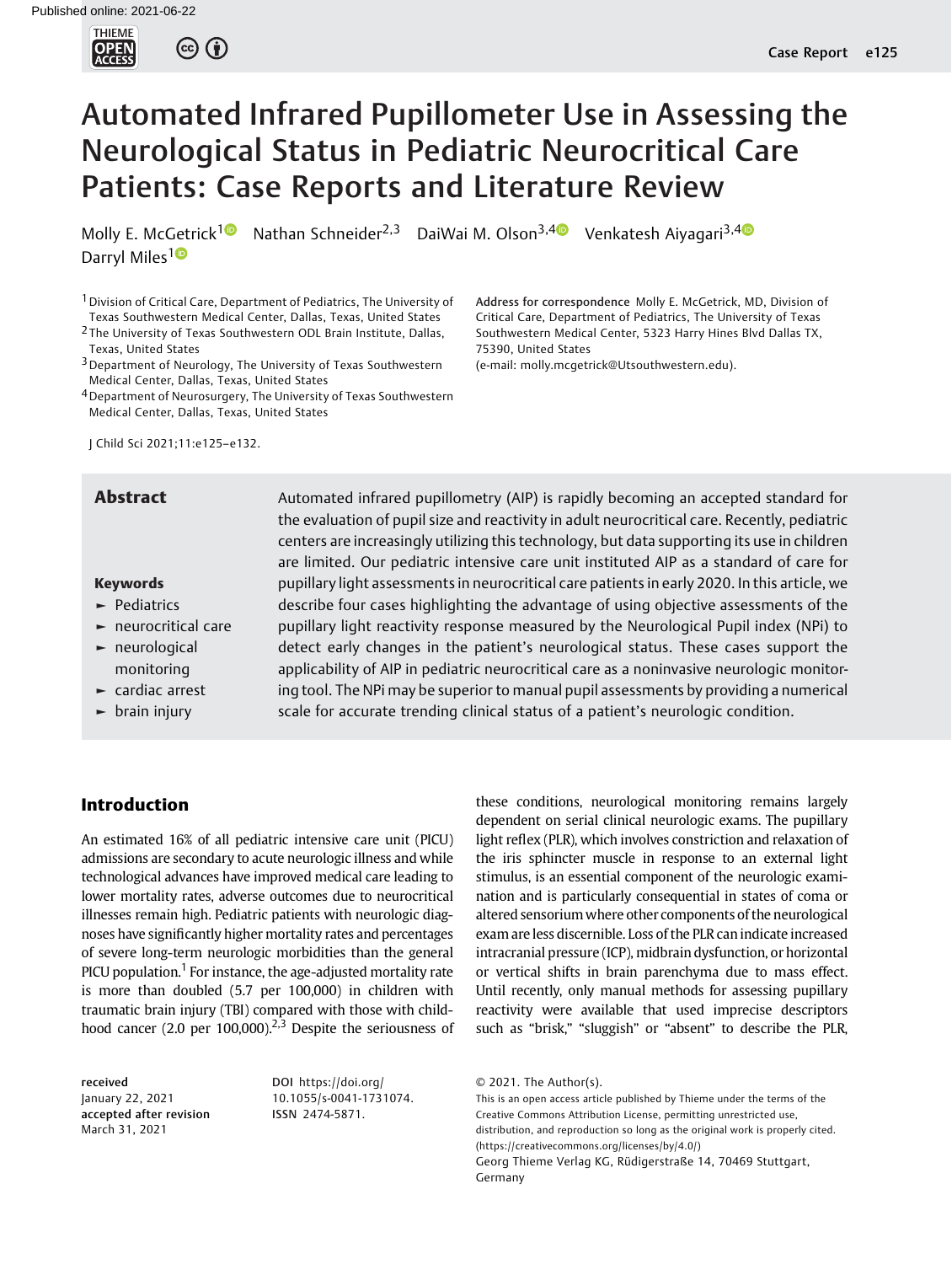introducing a potential for bias and error. A study of manual bedside pupil assessments found remarkable variation from provider to provider with interexaminer discrepancies occurring in >40% of assessments and a 50% failure rate for detecting clinically significant anisocoria.<sup>4</sup>

Automated infrared pupillometry (AIP) was developed to decrease interobserver variability and create objective output measured variables of the PLR in responses to a calibrated standard light source.<sup>5</sup> This advance greatly improved upon traditional methods for assessing PLR by removing the subjective components of pupillary size, reactivity to variable light stimuli.<sup>6</sup> The pupillometer is a hand-held computer-based infrared digital video camera device that measures pupil size towithin 0.01 mm and quantifies components of PLR including the percent change and velocity of constriction from baseline following light stimulus, the latency or time of onset of the constriction response, and dilation velocity or the speed of dilation recovery after the constriction response. The Neurological Pupil index (NPi) is an algorithmic score combining the AIP features of the PLR into a numerical value ranging from 0 to 5, where 0 indicates a nonreactive pupil, a value less than 3 indicates an abnormal response, and a value of 3 or greater is considered normal. The automated pupillometry exam takes approximately 3 seconds to perform and has been studied in children of all ages without any adverse events, although it may be limited by patient cooperation in awake children.<sup>7</sup> Studies in adult patients support a potential role of the NPi assessed by AIP for prognostication after cardiac arrest and subarachnoid hemorrhage, $8-12$  detection of significant intracranial events,<sup>13–15</sup> and elevated ICP,<sup>16–20</sup> and for detecting nonconvulsive status epilepticus.21,22 Published literature established normative data PLR reference values in healthy children, but investigations of AIP use in neurocritically ill pediatric patients are limited to a single study on its use for detection of increased ICP.<sup>7,23</sup> This report highlights four cases where trend changes in NPi values served as a valuable objective measure for detection of neurological worsening and acute neurological events in pediatric neurocritical illness  $($   $\blacktriangleright$  Table 1).

#### Case 1: In-Hospital Cardiac Arrest

A previously healthy 2-year-old presented to the emergency department (ED) unresponsive in shock secondary to acute vomiting, diarrhea, and sepsis. Despite resuscitative efforts in the ED the patient became pulseless and cardiopulmonary resuscitation (CPR) was initiated. Return of spontaneous circulation (ROSC) was achieved after 20minutes of CPR and inotropic medications were started for hemodynamic support. In the PICU, the patient remained hemodynamically unstable despite increasing inotropic support and was cannulated to venoarterial extracorporeal membrane oxygenation. After cannulation, AIP was ordered to coincide with her neurologic assessments. Throughout the first 22 hours spontaneous movement of all extremities was noted with intact brainstem reflexes and bilateral NPi values greater than 4 ( $\blacktriangleright$ Fig. 1, Case 1). Between hours 22 and 29, intermittent drops in her NPi from a baseline of 4.8 bilaterally to a minimum of 3.2 on the right and 3.4 on the left were observed without significant anisocoria.

Changes in the NPi were correlated with onset of seizure activity on electroencephalogram (EEG) and the NPi returned to baseline once seizures were controlled with antiepileptic medications. An increase in pupil size was also observed over this time period. Between hours 40 and 45 after PICU admission, a downward trendin the right NPi to an abnormal value of 2.6was noted, while the left NPi remained at 4.7. Her neurological exam performed after anisocoria was noted at hour 45 revealed absence of withdrawal response to painful stimuli and loss of corneal, cough, and gag reflexes. Mannitol was administered followed by a brief return of the right NPi to a baseline value of 4.7, although the remainder of the clinical neurological exam was otherwise unchanged. The pupils rapidly thereafter became less reactive as indicated by the fall in the NPi (right then left) and by hour 56, bilateral values were 0. A head computed tomography (CT) revealed diffuse cerebral edema, basal cistern effacement, and uncal herniation (►Fig. 2A). Given her poor neurologic prognosis, mechanical circulatory support was withdrawn, and the patient expired.

#### Case 2: Out-of-Hospital Cardiac Arrest

A previously healthy 17-year-old was found unresponsive at home. At the scene emergency medical services noted agonal breathing and a palpable pulse. The patient subsequently became pulseless with a pulseless electrical activity rhythm and CPR was started. After 25 minutes of CPR, ROSC was obtained. The initial blood gas in the ED demonstrated a significant metabolic acidosis with a pH of 6.9, a  $pCO<sub>2</sub>$  of 43, and a base deficit of 24. Other notable laboratory values were a blood glucose of greater than 700mg/dL, elevated hepatic transaminases, and acute kidney injury. Further history revealed a 2-week history of weight loss, polydipsia, polyuria, and fatigue consistent with new-onset diabetic ketoacidosis. Upon arrival to the PICU, hourly AIP was ordered with his neurological assessments. Notably, he had anisocoria—the right pupil measured 6.5 mm and left measured 4.6 mm with bilateral normal NPi values of 4.5 (►Fig. 1, Case 2). A head CT was obtained shortly after PICU admission which did not show any acute intracranial abnormality (►Fig. 2B). Despite receiving no sedative or paralytic medications, the patient lacked spontaneous eye opening or response to painful stimuli for the initial 24 hours, although cough and gag reflexes were present. The course was complicated by idioventricular rhythm requiring lidocaine infusion and hypotension requiring three continuous vasoactive infusions (epinephrine, norepinephrine, and vasopressin). The NPi readings remained stable and above 4.0 bilaterally during the admission, consistent with normally reactive pupils (►Fig. 1, Case 2). Insulin was titrated to correct the hyperglycemia with an improving neurologic exam improved, and vasoactive infusions were discontinued. On hospital day (HD) 7 the patient was transferred out of the PICU and a brain magnetic resonance imaging (MRI) study on HD 10 was normal. The patient was discharged homewithout any residual neurological deficit.

# Case 3: Vertebral Artery Dissection and Cerebellar Stroke

A previously healthy 14-year-old presented with 2 weeks of morning headache which on the day of presentation was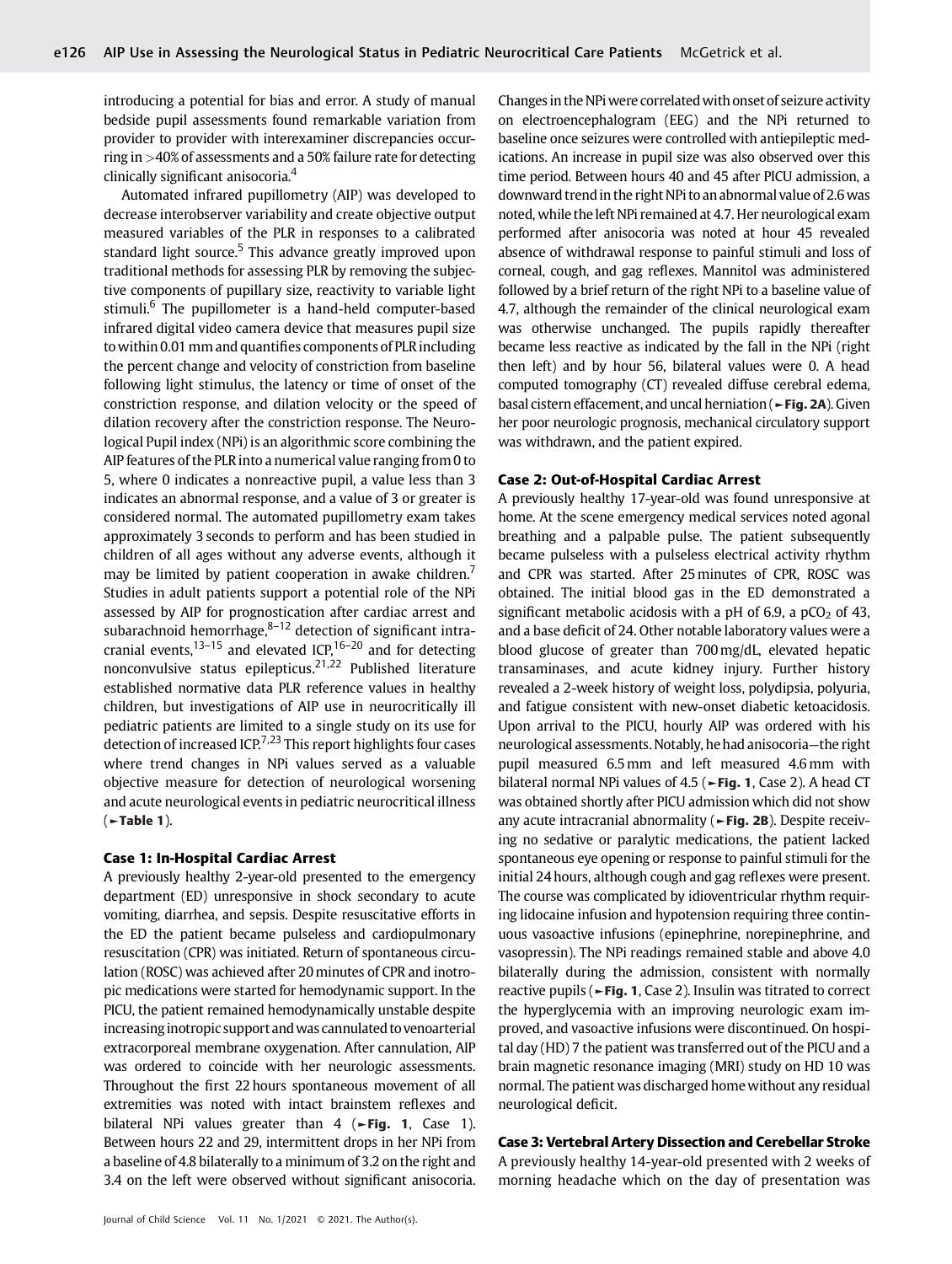

Fig. 1 A graphic representation of Neurological Pupil index (NPi) and pupil size reported over time for cases 1-4. Case 1: NPi values immediately following emergent cannulation to venoarterial (VA) ECMO established a baseline of 4.8. Between hours 22 and 29 electrographic seizure activity is associated with decreases in NPi values to 3.4, which return to baseline following treatment of seizures by hour 32. At hour 45, a significant fall in the right pupil NPi to 2.6 occurs with loss of cough and gag reflexes and absence of withdrawal to painful stimulus. Mannitol (1 g/kg) is administered followed by brief improvement in NPi. Between hours 50 and 55, bilateral NPi values (right then left) show a rapid decline to zero associated with increase in pupil size. The patient continues to show poor neurological function and a CT scan at hour 56 reveals diffuse cerebral edema and uncal herniation. Case 2: admission PICU NPi values of 4.8 in a comatose state. There is a brief fall in the left NPi that occurs after admission, which remains above 3 and quickly returns to baseline values and remain above 4.5. At hour 12 the patient exhibits withdrawal response to painful stimuli but otherwise remained unresponsive. By hour 24 the patient begins to make purposeful movements and follow simple commands. Case 3: baseline NPi values upon PICU admission of 4.7. Between hours 18 and 20 the NPi drops by 0.8 points bilaterally to 3.9 over 2 hours that persists. The patient then began exhibiting speech difficulties followed by facial droop prompting imaging and emergent occipital decompressive craniotomy and extraventricular drain (EVD) placement. Patient returns to PICU from operating room with improvement in NPi values to previous baseline of 4.5–4.7. Case 4: baseline NPi values upon PICU admission of 3.9–4.7 At hour 48, the patient experiences clinical seizure activity, associated with an intracranial pressure spike to 25 mm Hg and a drop in the NPi to 2.2 bilaterally. By hour 50, clinical seizure activity resolved, and EEG was consistent with absence of electrographic seizures. Again, at hour 71, there was a decline in the NPI to 3.2 on the right and 1.0 on the left associated with subclinical seizures localized to the right frontal region. These abnormal discharges resolved by hour 74 and the NPi returned to baseline of 4.7. CT, computed tomography; EEG, electroencephalogram; PICU, pediatric intensive care unit.

unrelenting. Initial vital signs showed hypertension with a systolic blood pressures above 150 mm Hg and bradycardia with a heart rate less than 50 beats per minute. On neurological examination, a left-sided dysmetria, decreased tone in the left-upper and left-lower extremities, and a wide-based gait were found. Neuroimaging revealed a left vertebral artery dissection with associated nonocclusive thrombus and an acute left posterior–inferior cerebellar artery territory infarction. The patient was admitted to the PICU for close neurological monitoring and initiation of systemic anticoagulation with heparin. Pupillometry was ordered on admission, which established a normal baseline NPi of 4.2 to 4.9. Although headaches persisted, no new neurologic symptoms developed in the first 18 hours of PICU admission. Between hours 18 and 20, there was an acute drop in the bilateral NPi values by 0.8 ( $\blacktriangleright$  Fig. 1, Case 3). By hour 22, the patient became confused with incomprehensible speech, and a new left-sided facial droop was found.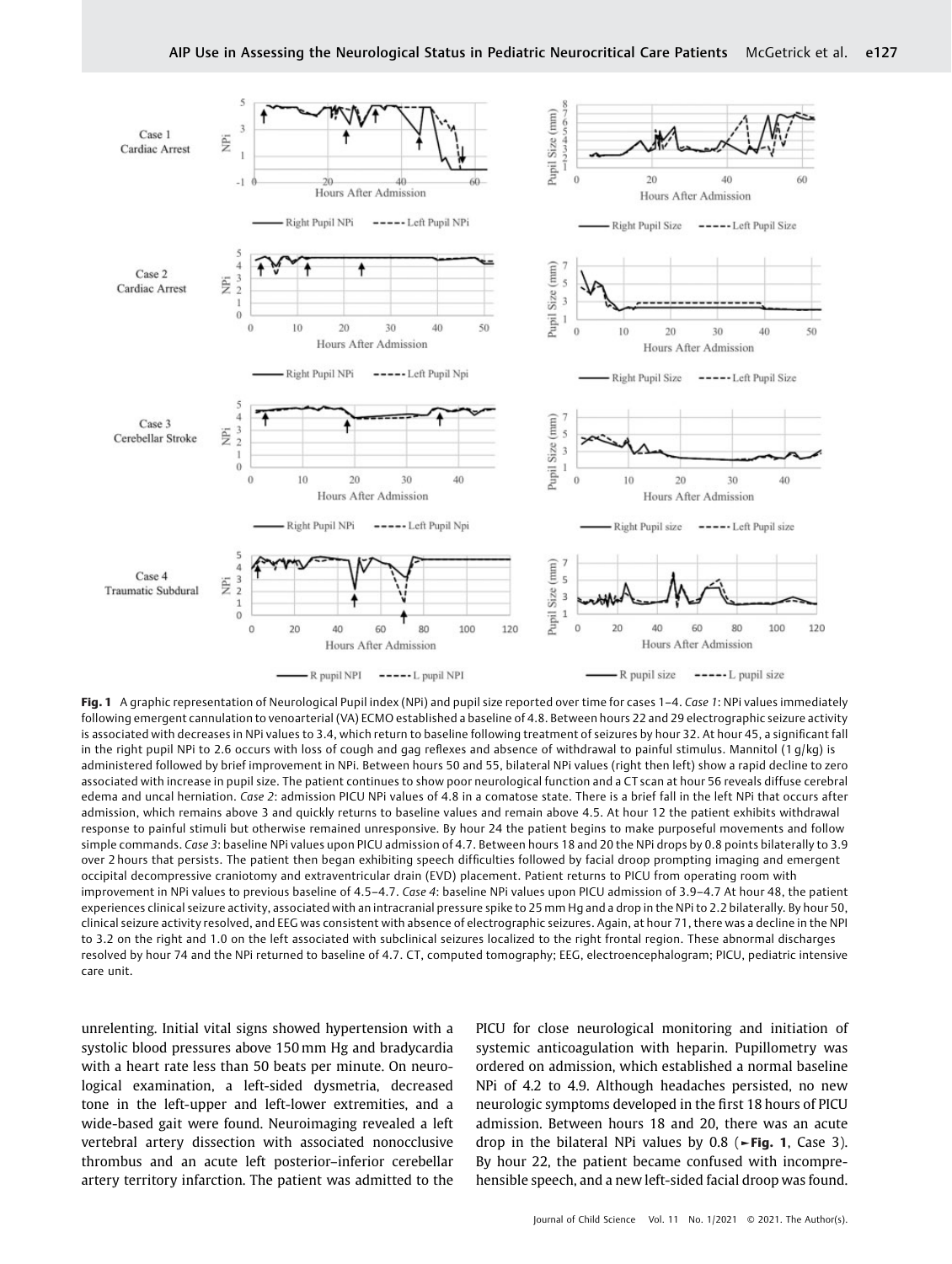

Fig. 2 Neuroimaging in cases 1–4. Axial brain computed tomography (CT) scan obtained at hour 56 in case 1 demonstrating diffuse cerebral edema with effacement of basal cisterns, cerebral sulci, and bilateral uncal herniation (A). Admission axial brain CT scan obtained in case 2 with no evidence of acute intracranial abnormality (B). Axial magnetic resonance imaging (MRI) sequence obtained at hour 21 of admission in case 3 showing developing hydrocephalus (C) secondary to compression of the fourth ventricle due to mass effect from acute left-sided cerebellar infarct (D). Hospital admission axial brain CT image showing acute right subdural hemorrhage (E). Brain MRI diffusion-weighted image on hospital day 3 demonstrates extensive bilateral hemispheric hypoxic-ischemic injury (F).

A repeat MRI showed developing obstructive hydrocephalus related to increased left cerebellar swelling and mass effect on the fourth ventricle (►Fig. 2C). A ventriculostomy catheter was placed and the patient underwent emergent posterior fossa decompressive craniectomy. Immediately after returning from the operating room, the NPi values returned to their baseline values near 4.5. The ventricles remained adequately decompressed on repeat neuroimaging and the patient underwent cranioplasty on HD 14 and was discharged to in-patient rehabilitation with improving ataxia and mild leftsided weakness.

# Case 4: A Traumatic Subdural Hematoma

A 9-month-old female with no significant past medical history presented to the ED after a fall from a bed at home. The initial Glasgow Coma Score was 4 with extensor posturing and no spontaneous eye opening. She was emergently intubated and presumed intracranial hypertension was treated with 3% hypertonic saline and 60mg/kg of intravenous (IV) levetiracetam for seizure prophylaxis. A head CT demonstrated a large right-sided subdural hemorrhage and a nondepressed occipital skull fracture. In the PICU, an ICP monitor was placed with an opening pressure of 6 mm Hg. Initially, the pupils measured 2.6 mm on the right and 2.9 mm on the left by AIP with an NPi of 3.9 and 4.5, respectively. Over the first 48 hours, the patient was sedated on fentanyl and midazolam infusions with an ICP below 20mm Hg. At hour 48 she developed acute tachycardia and upper extremity twitching associated with elevated ICP to 25mm Hg. Simultaneously, her bilateral NPi dropped from 4.5 to 2.2 bilaterally and her pupil size increased from 2.4 to 6 mm (►Fig. 1, Case 4). Electrographic seizures were confirmed on bedside EEG and treated with increasing midazolam infusion. Brain MRI revealed diffuse signal changes consistent with cytotoxic edema from hypoxic-ischemic injury (►Fig. 2F). At hour 71 the patient exhibited another acute drop from a baseline NPi of 4–4.5 to 3.2 on the right and 1 on the left eye, which was associated with an elevated ICP spike to 34 mm Hg. The patient was paralyzed at this time, and seizure activity was noted on the EEG. IV lacosamide was administered and by hour 74, all seizure activity stopped and the subsequent NPi values remained stable  $(>4.0)$  for the duration of the monitoring period. ICP remained low, and the patient was extubated on HD 10 and later discharged to inpatient rehabilitation with residual left-sided motor impairments and paroxysmal sympathetic hyperreactivity.

# **Discussion**

In January 2020, our institution changed the method of assessing pupil size and reaction to include objective assessments of the PLR with a NeurOptics NPi-200 pupillometer (Laguna Hills, California, United States) in all children admitted to the PICU following a TBI, cardiac arrest, stoke, intracranial hemorrhage, or with any neurocritical illness at risk for neurological decline. The cases described in this report illustrate potential advantages of using AIP as a noninvasive neuromonitoring tool in the neurological assessment of critically ill pediatric patients ( $\blacktriangleright$ Table 1). The NPi as a quantifiable measurement of the PLR provides an objective trend to detect changes in the PLR compared with traditional standard manual assessments limited to subjective descriptions such as "brisk," "reactive," or "sluggish." Similar to findings published in adult populations, we found that changes in the NPi may be a useful marker for early detection of significant neurologic events including brain herniation, convulsive and nonconvulsive seizures, and hydrocephalus.<sup>5,9,10,13,21,24</sup>

In cases 1 and 2, we demonstrate that pupillometry may provide valuable information regarding the development of significant brain swelling and herniation during the postarrest phase of care. In case 1, we present a young child who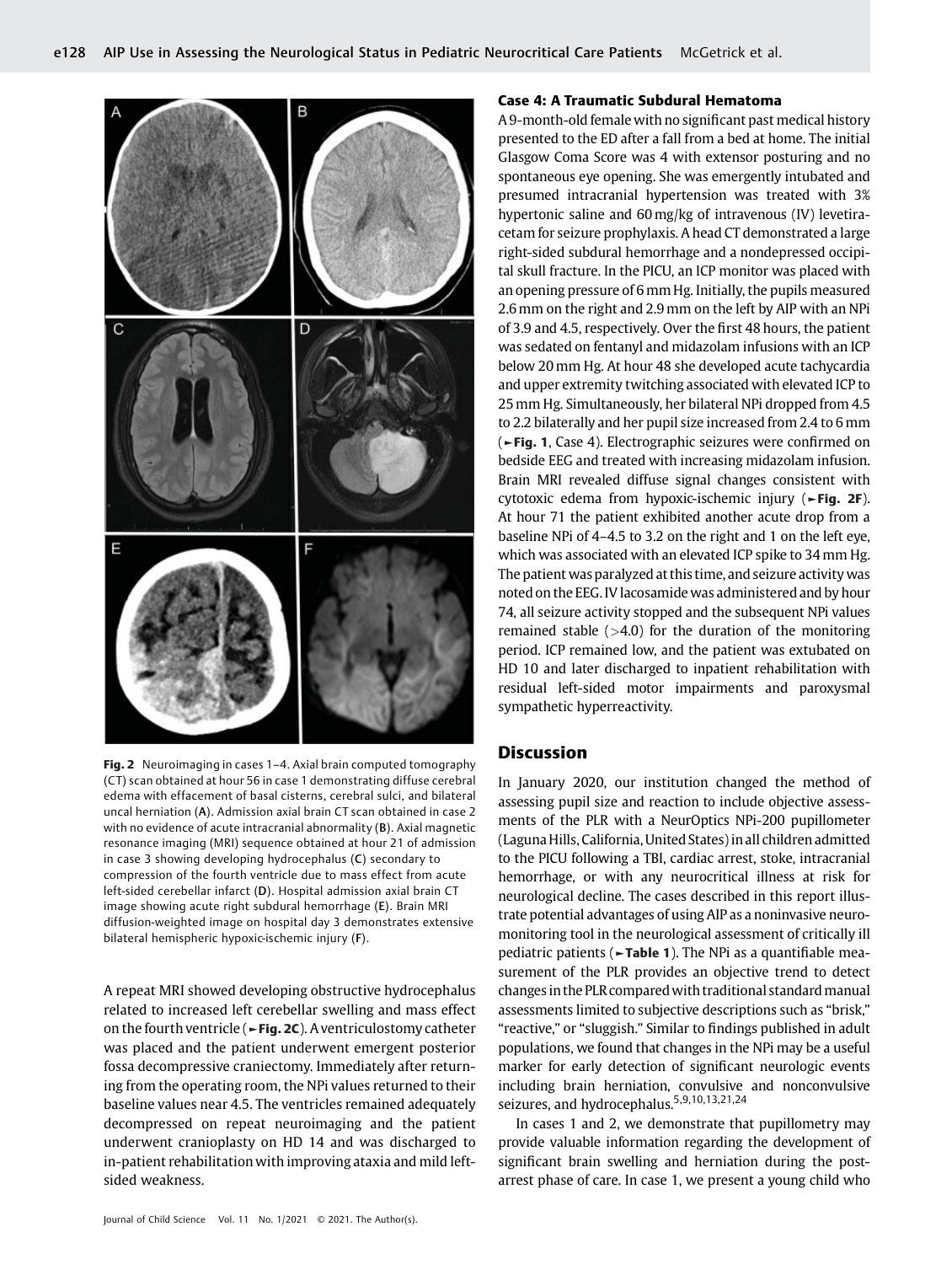| Clinical events                                                                           | of stay<br><b>Hours</b> | CCS            | NPi R            | NPi L    | Imaging or EEG finding                                                                                     | Intervention                                                                                                        | of stay<br><b>Hours</b> | CCS            | NPi R            | NPi L            |
|-------------------------------------------------------------------------------------------|-------------------------|----------------|------------------|----------|------------------------------------------------------------------------------------------------------------|---------------------------------------------------------------------------------------------------------------------|-------------------------|----------------|------------------|------------------|
| Case 1                                                                                    |                         |                |                  |          |                                                                                                            |                                                                                                                     |                         |                |                  |                  |
| hypotensive, and unresponsive<br>Admitted after cardiac arrest,                           | $\circ$                 | $\infty$       | $4.\overline{8}$ | 4.8      | None                                                                                                       | ECMO cannulation                                                                                                    | 4                       | $\infty$       | 4.8              | 4.8              |
| Rhythmic movement of bilateral<br>lower extremities                                       | $\overline{21}$         | 6              | $4.\overline{3}$ | 3.8      | EEG: periodic lateral discharges<br>primarily over left hemisphere                                         | Levetiracetam 60 mg/kg                                                                                              | 22                      | 6              | 4.8              | 4.6              |
| Lip smacking and left lower<br>extremity movement                                         | 29                      | 6              | 3.2              | 3.4      | EEG: periodic lateral discharges<br>bilateral hemispheres                                                  | Phenobarbital 20 mg/kg                                                                                              | $\overline{50}$         | 6              | 4.8              | 4.8              |
| Loss of cough, gag, and pain<br>reflex                                                    | 45                      | 6              | 2.6              | 4.7      | injury, diffuse cerebral edema,<br>CT: diffuse hypoxic-ischemic<br>bilateral uncal herniation              | epinephrine infusion initiated<br>Mannitol 1 g/kg given;                                                            | 46                      | 6              | 4.7              | 4.7              |
| Continued absence of cough,<br>gag, and pain reflex                                       | 52                      | LO             | 0.9              | 3.7      | None                                                                                                       | cortisone 25 mg/m <sup>2</sup> administered<br>norepinephrine infusions; hydro-<br>Escalation of epinephrine and    | 54                      | 4              | $\circ$          | 2.9              |
| Absent of all brain stem reflexes,<br>hypotension refractory to<br>vasopressors           | 56                      | $\sim$         | $\circ$          | $\circ$  | None                                                                                                       | Withdrawal of mechanical support                                                                                    | 60                      | $\sim$         | $\circ$          | $\circ$          |
| Case 2                                                                                    |                         |                |                  |          |                                                                                                            |                                                                                                                     |                         |                |                  |                  |
| Admitted to the ICU in comatose<br>state, hypotensive, with<br>idioventricular rhythm     | ٣                       | 6              | 4.5              | 4.5      | CT: no acute intracranial<br>abnormality                                                                   | vasopressin, and norepinephrine<br>Therapeutic insulin, lidocaine,<br>infusions started                             | $\sim$                  | 6              | 4.8              | $4.\overline{8}$ |
| idioventricular rhythm resolved<br>Patient begins withdrawing<br>from painful stimulus;   | $\overline{ }$          | 6              | 4.6              | 4.7      | EEG: generalized slowing, without<br>seizures                                                              | Epinephrine infusion weaned off                                                                                     | $\overline{ }$          | G              | 4.7              | 4.7              |
| some commands; hyperglyce-<br>Begins to open eyes, follow<br>mia and acidosis corrected   | 24                      | Ξ              | 4.7              | 4.7      | None                                                                                                       | norepinephrine infusions. Insulin<br>Weaned off epinephrine and<br>subcutaneous regimen.<br>infusion converted to a | $\overline{50}$         | Ξ              | 4.7              | 4.7              |
| Case 3                                                                                    |                         |                |                  |          |                                                                                                            |                                                                                                                     |                         |                |                  |                  |
| Admitted to the ICU for heparin<br>infusion and neurological<br>monitoring                | $\circ$                 | ij             | 4.6              | $4\cdot$ | CT/CTA: left-sided vertebral artery<br>dissection, left-sided posterior-<br>inferior cerebellar infarction | Heparin infusion started for<br>thrombosis prophylaxis                                                              | $\infty$                | $\overline{1}$ | $4.\overline{8}$ | $4.\overline{8}$ |
| left-sided facial droop on exam<br>incomprehensible speech and<br>Acute development of    | $\overline{c}$          | $\overline{a}$ | 4                | 3.9      | infarction with obstructive<br>MRI: left-sided cerebellar<br>hydrocephalus                                 | Ventriculostomy placed                                                                                              | 50                      | $\sim$         | $4.\overline{3}$ | 4.0              |
| intracranial pressure elevation<br>for greater than 5 minutes<br>Prolonged coughing spell | 43                      | G              | 4.2              | 4.5      | None                                                                                                       | Sedation provided with morphine                                                                                     | 45                      | $\overline{1}$ | 4.7              | 4.6              |
|                                                                                           |                         |                |                  |          |                                                                                                            |                                                                                                                     |                         |                |                  | (Continued)      |

AIP Use in Assessing the Neurological Status in Pediatric Neurocritical Care Patients McGetrick et al. e129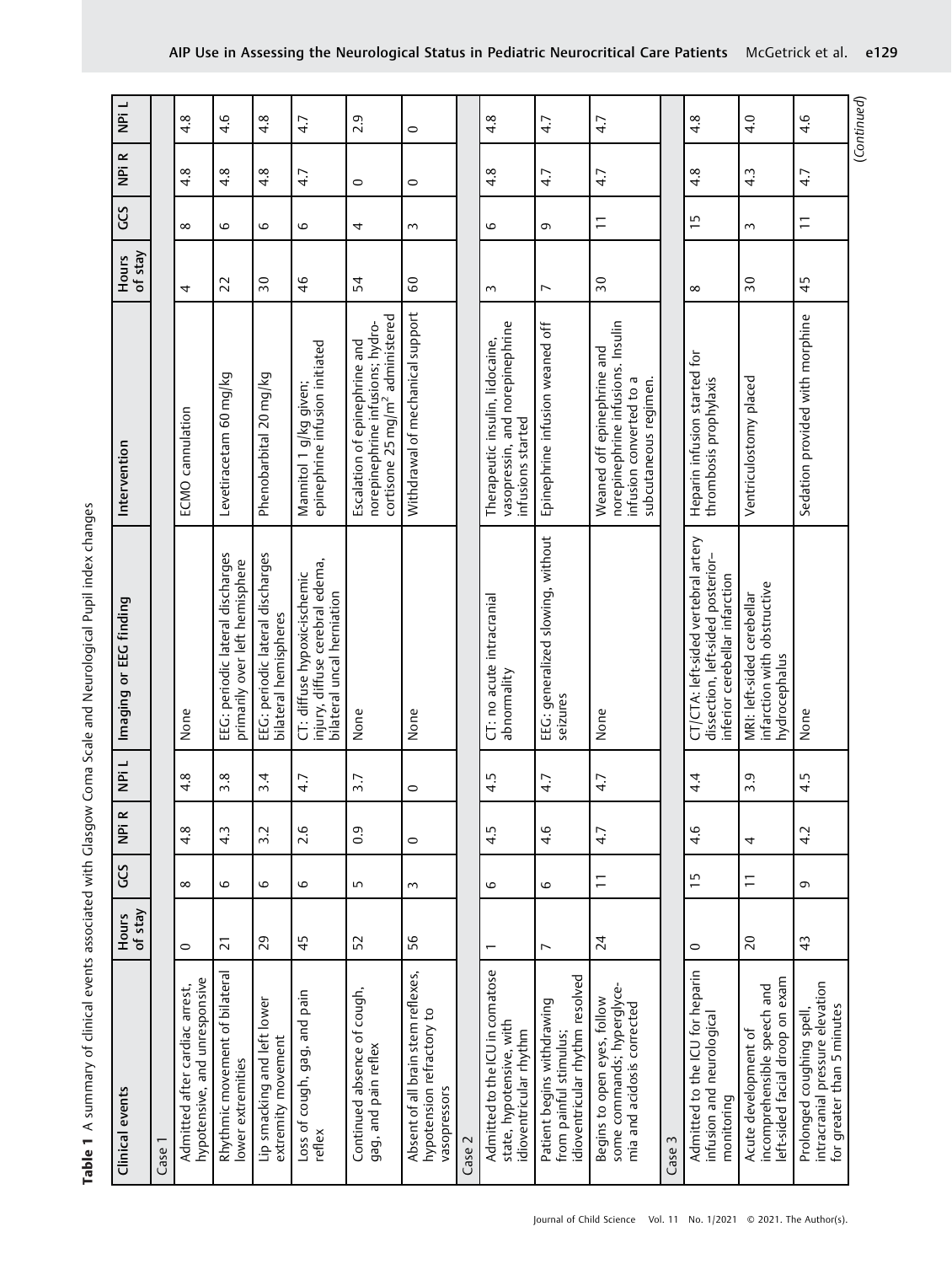| Clinical events                                                                                     | of stay<br>Hours | უ<br>ს | NPi R | 」<br>이 | Imaging or EEG finding                                                                                                                                                                          | Intervention                                                                           | of stay<br><b>Hours</b> | ე<br>ს    | NPi R | l idiv        |
|-----------------------------------------------------------------------------------------------------|------------------|--------|-------|--------|-------------------------------------------------------------------------------------------------------------------------------------------------------------------------------------------------|----------------------------------------------------------------------------------------|-------------------------|-----------|-------|---------------|
| Case 4                                                                                              |                  |        |       |        |                                                                                                                                                                                                 |                                                                                        |                         |           |       |               |
| ventriculostomy placement<br>Admitted to the ICU for                                                |                  | 3      | 3.9   | 3.9    | rhage, right occipital skull fracture<br>CT: large right subdural hemor-                                                                                                                        | Ventriculostomy placed, sedation<br>provided with fentanyl and mi<br>dazolam infusions | 4                       | G         | d.j   | 4.6           |
| Patient crying and thrashing in<br>bed, blood pressure elevated                                     | $\frac{6}{1}$    | G      | 3.9   | 3.9    | None                                                                                                                                                                                            | Fentanyl bolus, infusion increased                                                     | $\frac{8}{1}$           | $\approx$ | 4.6   | 4.6           |
| Tachycardia, bilateral upper<br>extremity twitching, raised<br>intracranial pressure to<br>25 mm Hg | 48               | 6      | 22    | 2.2    | activity in the right frontal and<br>EEG: electrographic seizure<br>temporal regions                                                                                                            | Midazolam infusion increased                                                           | 50                      |           | 4.7   | $\frac{4}{8}$ |
| Elevated intracranial pressure to<br>34 mm Hg                                                       |                  | Σ      | 3.2   |        | activity noted in the right and left<br>EEG: electrographic seizure<br>temporal regions                                                                                                         | midazolam infusion increased<br>IV lacosamide 10 mq/kq;                                | 75                      |           | d.p   | 4.            |
| care unit; MRI, magnetic resonance imaging; NPi, Neurological Pupil index.                          |                  |        |       |        | Abbreviations: CT, computerized tomography; CTA, computed tomography angiography; ECMO, extracorporeal membrane oxygenation; EEG, electroencephalogram; GCS, Glasgow Coma Scale; ICU, intensive |                                                                                        |                         |           |       |               |

clinical neurological changes. The continued decline in the patient's NPi to 0 ultimately correlated with progressive cerebral edema and herniation with complete loss of the PLR and neurological function. Althoughin-hospital cardiac arrests are associated with higher likelihood of survival compared with those that occur outside the hospital, mortality is still high. Recent evidence from the Get With The Guidelines-Resuscitation registry, a United States-based in-hospital cardiac arrest registry, reported that 62% of children who arrest within the hospital will die, with brain death accounting for greater than half of these deaths.<sup>25</sup> Despite implementation of evidence-based neuroprotective strategies in the critical hours after cardiac arrest, neurological injury from anoxic insults may progress leading to cerebral swelling, neuronal cell death, and brainstem herniation, as seen in the unfortunate demise of case 1. Although the patient suffered a more abrupt fall in the NPi and rapid clinical deterioration, changes in the PLR detected by AIP may occur prior to changes in the clinical exam when significant intracranial events occur. In one report, changes in NPi occurred at a median of 7.4 hours before transtentorial herniation occurred.<sup>15</sup> This is demonstrated in case 3 where we see a fall in NPi hours before a clinical change was observed. In herniation events with a more insidious onset, AIP may uncover subtle changes in pupillary reactivity much earlier than a standard clinical examination would allow, providing opportunity for life-saving intervention. In case 2 the patient suffered an out-of-hospital cardiac arrest of similar duration to case 1 and presenting physical and laboratory examinations might suggest a poor neurologic prognosis. In contrast to case 1 where the patient had a declining NPi within 48, the patient in our second case had bilateral NPi values that remained normal despite an initial comatose state, and as his neurological status gradually improved in the following days. Because the clinical exam was limited by coma, the PLR and NPi values were important clinical markers used at the bedside to assess this patient's neurological status. Recent adult studies have suggested that AIP may serve as a prognostication tool after cardiac arrest, with reasonable associations between abnormal NPi and mortality or unfavorable neurologic outcome. $8-10$  Although there may be stark differences in the etiologies for cardiac arrest in children compared with adults, our experiences suggest that API could potentially play a role in prognostication after cardiac arrest in children as well. In cases 3 and 4, a pupillometry NPi decline trend was associated with evolving neurological changes in the

experienced an in-hospital cardiac arrest and despite reported normal pupillary reactivity (NPi $>$ 3) for much of the course, downward trends in the patient's NPi preceded documented

patient's condition. In case 4 a decline in the NPi was associated with an increase in ICP levels above 20, coinciding with onset of seizures. The relationships between the NPi and invasive ICP values have been explored in adult patients as a noninvasive method for detecting elevated ICP.<sup>17,18,20</sup> In a pediatric prospective observational study by Freeman et al, 1,130 paired measurements of invasive ICP and NPi values were analyzed in 28 children with invasive ICP monitors placed secondary to either TBI or encephalopathy.<sup>23</sup> The

Table 1

(Continued)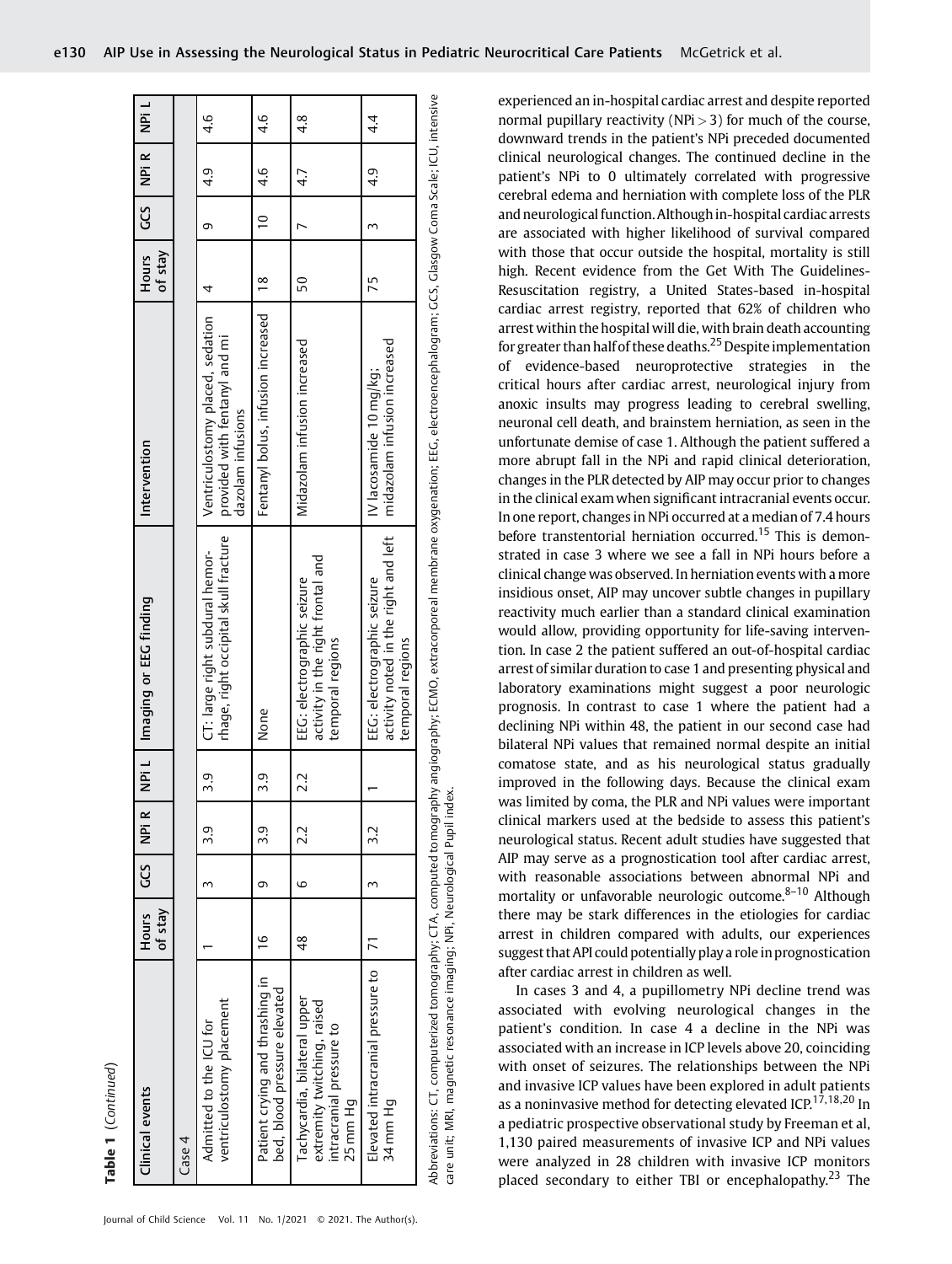authors found a modest but significant inverse correlation  $(-0.31$  [95% confidence interval:  $-0.53$  to  $-0.1$ ],  $p = 0.004$ ) between the NPi and ICP values. The reliability of using NPi for noninvasively detecting intracranial hypertension is still being elucidated with a need for more robust datasets investigating this relationship in children of all ages. In case 3 the downward trend in NPi which persisted below the patient's previously established baseline was associated with developing hydrocephalus and raised ICP that was ultimately amendable surgical or medical intervention resulting in a good outcome.

Interestingly, in cases 1 and 4 declining NPi was associated with convulsive and electrographic seizure activity, which improved with appropriate antiepileptic therapy. The association between seizures and changes in the NPi has until recently not been well described, and to our knowledge the existing literature is limited to adults. A recent study conducted in adult patients demonstrated that nonconvulsive status epilepticus was associatedwith significant reductionsin NPi from baseline, and discrepancies between right and left NPi during an event.<sup>21</sup> Our findings suggest that exploration of changes in AIP in patients with epileptic events could pose an additional area of investigation.

It is worth noting that although the manufacturer suggests an NPi threshold of 3 to distinguish between normal and abnormal pupillary reactivity, serially trend values over time in patients may also provide important information for evolving neurologic injury. In the study by Freeman et al, a significant difference in mean NPi values (4.4 versus 3.4) was found when the ICP was less than or greater than 20 respectively  $(p < 0.001)$ , although in both cohorts a value greater than 3 would be considered normal. In case 3 a persistent change in bilateral NPi values occurred by 0.8 from a baseline of 4.7 to 3.9, which was associated with clinical worsening and developing hydrocephalus. In case 1 declines in NPi which still remained above 3 were associated with seizure activity. Therefore, a single NPi value might represent a clinically relevant change which could be interpreted as normal (above the 3 threshold) without establishing baseline AIP values. In our PICU pupillometer policy, medical staff are to be notified if the NPi falls to less than 3 or if there is a change of  $>1$  that does not return to baseline within 30minutes, recognizing that a fall from 4.5 to 3.1 may be clinically meaningful even though the absolute value is still above 3.

There is a growing body of literature supporting AIP use in adult patients for applications described in these cases, nevertheless literature in pediatrics is scare. This series was designed to describe a small number of representative cases where AIP provided noninvasive detection of neurologic changes in the clinical status of pediatric patients with acute brain injury. Given this small sample size, as well as single-center design, our experiences may not be shared by all pediatric centers using this device for patients with brain injury. Although these cases suggest that pupillometry trends may provide valuable detection of significant neurologic events in the setting of known or suspected brain injury, further investigations are needed to elucidate situations in which measurements from this device may be limited.

Combining the experience of multiple institutions would certainly add awareness about the benefits of AIP and may help elucidate sources of error.

# Conclusion

Automated pupillometry can provide valuable clinical information as a noninvasive neurologic monitoring tool in pediatric patients with acute neurological injury who are at risk for neurologic events. This technology may detect changes in the PLR not observable with manual pupil assessments providing earlier detection allowing for more timely intervention to reduce secondary brain injury. The use of automated pupillometry for the detection of subclinical seizures, increased ICP, and injury prognostication in children are interesting potential applications of this technology and deserve further study in children.

Conflict of Interest None declared.

# Acknowledgments

The authors would like to thank the excellent nurses at the University of Texas Southwestern and Children's Medical Center for their hard work in implementing automated pupillometry, and for their intense dedication to patient care.

#### References

- 1 Fink EL, Kochanek PM, Tasker RC, et al; Prevalence of acute critical neurological disease in children: a Global Epidemiological Assessment (PANGEA) Investigators. International survey of critically ill children with acute neurologic insults: the prevalence of acute critical neurological disease in children: a global epidemiological assessment study. Pediatr Crit Care Med 2017;18(04): 330–342
- 2 Miller KD, Fidler-Benaoudia M, Keegan TH, Hipp HS, Jemal A, Siegel RL. Cancer statistics for adolescents and young adults, 2020. CA Cancer J Clin 2020;70(06):443–459
- 3 Cheng P, Li R, Schwebel DC, Zhu M, Hu G. Traumatic brain injury mortality among U.S. children and adolescents ages 0-19 years, 1999-2017. J Safety Res 2020;72:93–100
- 4 Olson DM, Stutzman S, Saju C, Wilson M, Zhao W, Aiyagari V. Interrater reliability of pupillary assessments. Neurocrit Care 2016;24(02):251–257
- 5 Phillips SS, Mueller CM, Nogueira RG, Khalifa YM. A systematic review assessing the current state of automated pupillometry in the NeuroICU. Neurocrit Care 2019;31(01):142–161
- 6 Lee MH, Mitra B, Pui JK, Fitzgerald M. The use and uptake of pupillometers in the intensive care unit. Aust Crit Care 2018;31 (04):199–203
- 7 Shah SS, Ranaivo HR, Mets-Halgrimson RB, Rychlik K, Kurup SP. Establishing a normative database for quantitative pupillometry in the pediatric population. BMC Ophthalmol 2020;20(01):121
- 8 Riker RR, Sawyer ME, Fischman VG, et al. Neurological pupil index and pupillary light reflex by pupillometry predict outcome early after cardiac arrest. Neurocrit Care 2020;32(01):152–161
- 9 Obling L, Hassager C, Illum C, et al. Prognostic value of automated pupillometry: an unselected cohort from a cardiac intensive care unit. Eur Heart J Acute Cardiovasc Care 2020;9(07):779–787
- 10 Oddo M, Sandroni C, Citerio G, et al. Quantitative versus standard pupillary light reflex for early prognostication in comatose cardiac